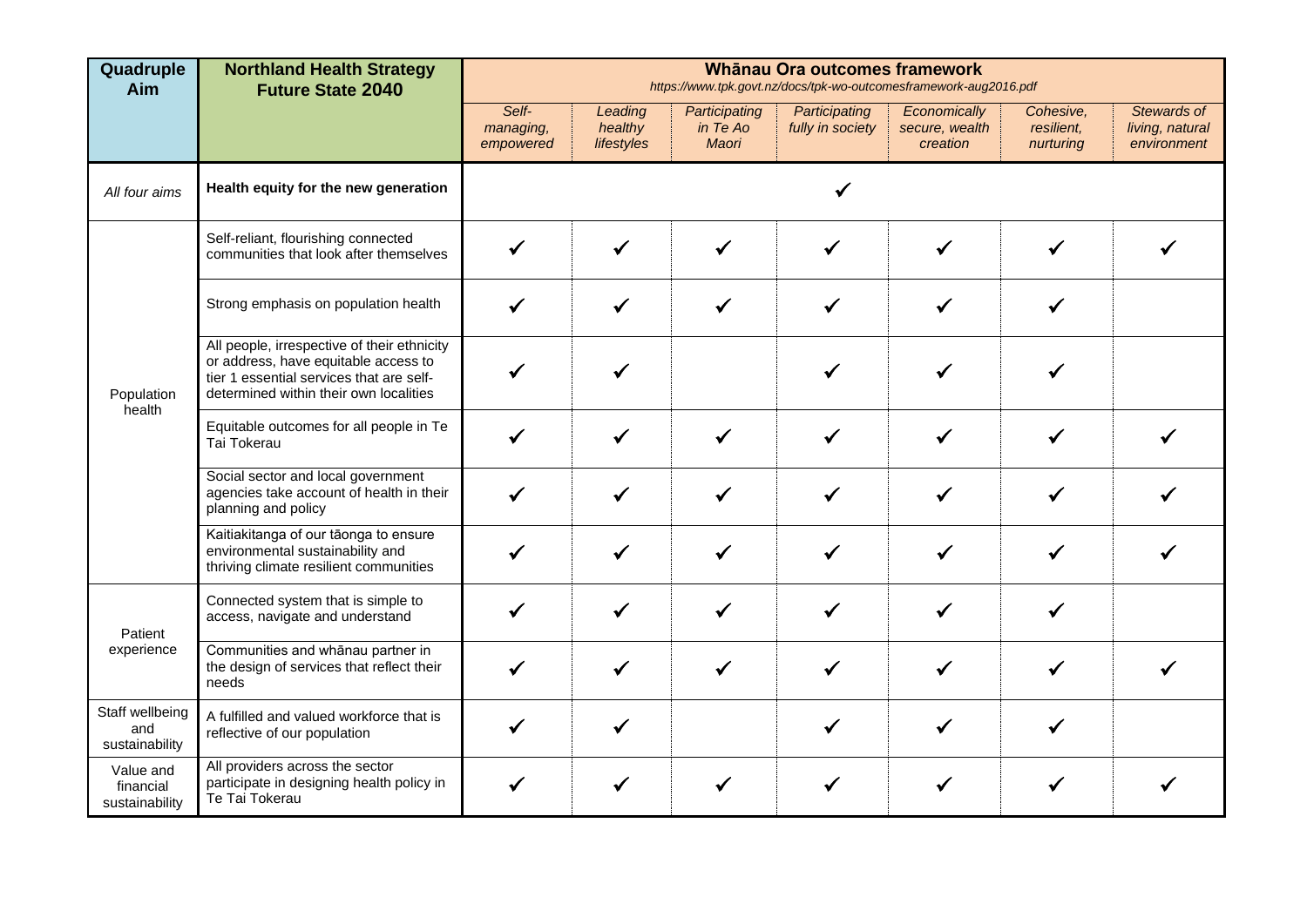| <b>Northland Health Strategy</b><br><b>Future State 2040</b>                                                                                                                |                                      | <b>Health and Disability Review</b><br>https://systemreview.health.govt.nz/ |                                                                         |                           |                     |                                                                         |                               |                                                       |                                                                |  |  |  |  |
|-----------------------------------------------------------------------------------------------------------------------------------------------------------------------------|--------------------------------------|-----------------------------------------------------------------------------|-------------------------------------------------------------------------|---------------------------|---------------------|-------------------------------------------------------------------------|-------------------------------|-------------------------------------------------------|----------------------------------------------------------------|--|--|--|--|
|                                                                                                                                                                             | Population<br>health<br>foundational | <b>Services</b><br>driven by<br>needs of<br>local<br>communities            | <b>Te Tiriti</b><br>relationships,<br>improved<br>equity of<br>outcomes | Collaborative<br>planning | New Tier 1<br>model | Tier 2 services<br>cohesive and<br>integrated with<br>Tier <sub>1</sub> | <b>Disability</b><br>services | System<br>funding and<br>operational<br>effectiveness | Enablers<br>(workforce,<br>data and<br>digital,<br>facilities) |  |  |  |  |
| Health equity for the new<br>qeneration                                                                                                                                     |                                      |                                                                             | ✔                                                                       |                           |                     | ✔                                                                       |                               |                                                       |                                                                |  |  |  |  |
| Self-reliant, flourishing connected<br>communities that look after<br>themselves                                                                                            | ✔                                    |                                                                             | ✔                                                                       |                           |                     |                                                                         |                               |                                                       |                                                                |  |  |  |  |
| Strong emphasis on population health                                                                                                                                        | $\checkmark$                         | $\checkmark$                                                                | $\checkmark$                                                            | $\checkmark$              | $\checkmark$        | $\checkmark$                                                            | $\checkmark$                  | $\checkmark$                                          |                                                                |  |  |  |  |
| All people, irrespective of their<br>ethnicity or address, have equitable<br>access to tier 1 essential services that<br>are self-determined within their own<br>localities | $\checkmark$                         |                                                                             | ✔                                                                       |                           |                     | ✔                                                                       | $\checkmark$                  |                                                       |                                                                |  |  |  |  |
| Equitable outcomes for all people in<br>Te Tai Tokerau                                                                                                                      | ✓                                    |                                                                             | ✔                                                                       | ✓                         |                     | $\checkmark$                                                            | ✔                             |                                                       |                                                                |  |  |  |  |
| Social sector and local government<br>agencies take account of health in<br>their planning and policy                                                                       | ✓                                    |                                                                             | ✓                                                                       | ✔                         |                     |                                                                         | $\checkmark$                  |                                                       |                                                                |  |  |  |  |
| Connected system that is simple to<br>access, navigate and understand                                                                                                       |                                      |                                                                             | ✓                                                                       | ✔                         |                     | ✓                                                                       | $\checkmark$                  | ✔                                                     |                                                                |  |  |  |  |
| Communities and whānau partner in<br>the design of services that reflect their<br>needs                                                                                     | $\checkmark$                         | $\checkmark$                                                                | $\checkmark$                                                            | $\checkmark$              | $\checkmark$        | $\checkmark$                                                            | $\checkmark$                  |                                                       |                                                                |  |  |  |  |
| A fulfilled and valued workforce that is<br>reflective of our population                                                                                                    | $\checkmark$                         | ✔                                                                           | $\checkmark$                                                            | ✓                         |                     | $\checkmark$                                                            | $\checkmark$                  | ✔                                                     |                                                                |  |  |  |  |
| All providers across the sector<br>participate in designing health policy<br>in Te Tai Tokerau                                                                              |                                      |                                                                             | ✔                                                                       |                           |                     | ✔                                                                       | ✔                             |                                                       |                                                                |  |  |  |  |
| Kaitiakitanga of our tāonga to ensure<br>environmental sustainability and<br>thriving climate resilient communities                                                         | $\checkmark$                         |                                                                             |                                                                         | ✔                         |                     |                                                                         |                               |                                                       |                                                                |  |  |  |  |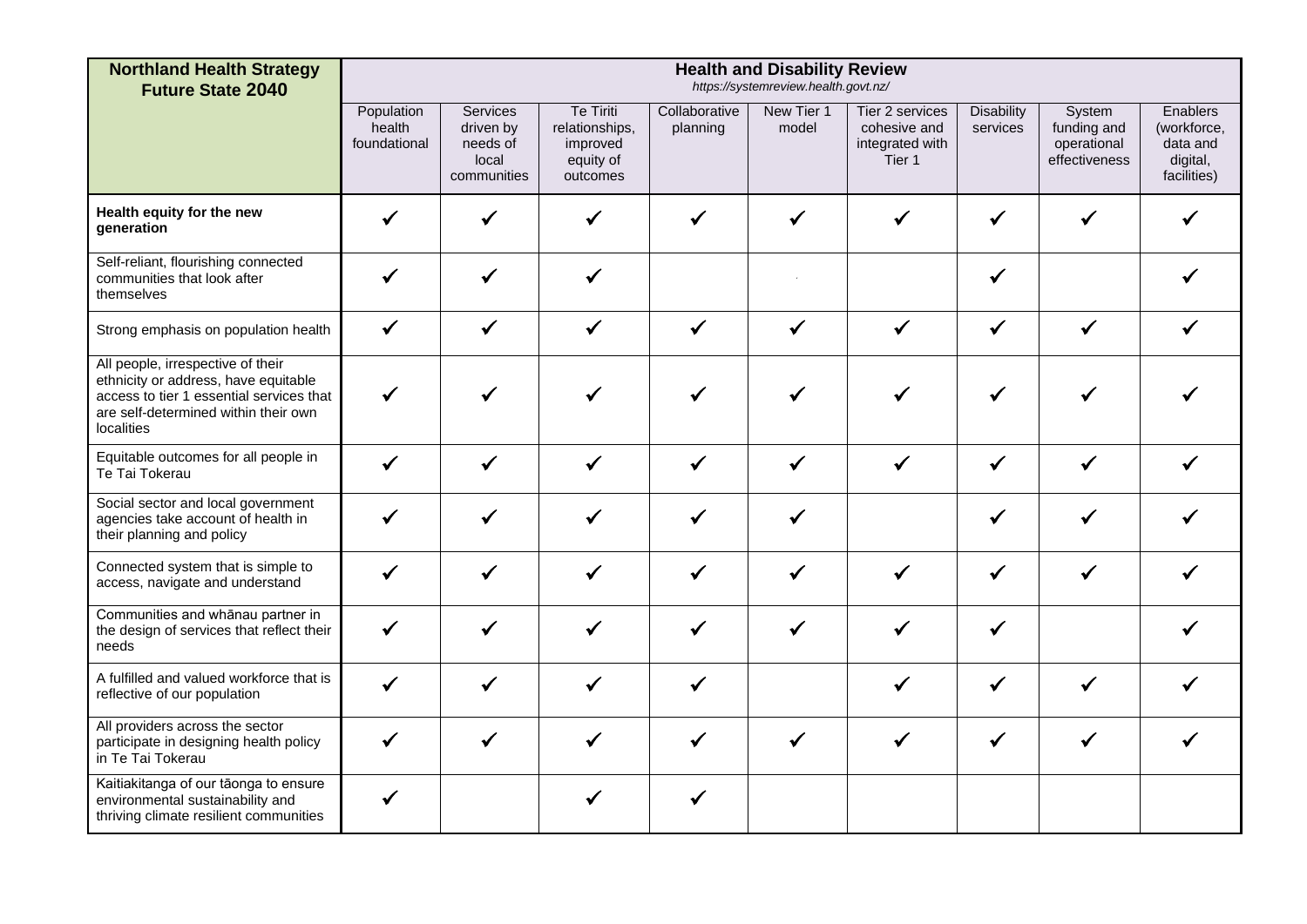| <b>Northland Health Strategy</b><br><b>Future State 2040</b>                                                                                                                | Whakamaua Māori Health Action Plan 2020-2025<br>Mhttps://www.health.govt.nz/our-work/populations/maori-health/whakamaua-maori-health-action-plan-2020-2025 |                                           |                                                                                                                      |                                                                                                  |                                                                          |                                                                  |                                                                |                                                                                            |  |  |  |
|-----------------------------------------------------------------------------------------------------------------------------------------------------------------------------|------------------------------------------------------------------------------------------------------------------------------------------------------------|-------------------------------------------|----------------------------------------------------------------------------------------------------------------------|--------------------------------------------------------------------------------------------------|--------------------------------------------------------------------------|------------------------------------------------------------------|----------------------------------------------------------------|--------------------------------------------------------------------------------------------|--|--|--|
|                                                                                                                                                                             | Ngā kaiārahi<br>Māori<br>Māori-Crown<br>partnerships                                                                                                       | Ngā kaiārahi<br>Māori<br>Māori leadership | Ngā kaimahi o te<br>rāngai hauora<br>Māori me ngā<br>tāngata whaikaha<br>Māori health and<br>disability<br>workforce | Te<br>whakawhanaketa<br>nga o te rāngai<br>hauora Māori<br>Māori health<br>sector<br>development | Te kōtuitui i ngā<br>mahi a ngā<br>momo rāngai<br>Cross-sector<br>action | Te whai kounga<br>me te noho<br>haumaru<br>Quality and<br>safety | Ngā kitenga me<br>ngā taunakitanga<br>Insights and<br>evidence | <b>Ngā</b><br>whakatutukinga<br>me te noho<br>haepapa<br>Performance and<br>accountability |  |  |  |
| Health equity for the new<br>generation                                                                                                                                     |                                                                                                                                                            | $\checkmark$                              |                                                                                                                      | ✔                                                                                                |                                                                          |                                                                  |                                                                |                                                                                            |  |  |  |
| Self-reliant, flourishing, connected<br>communities that look after<br>themselves                                                                                           |                                                                                                                                                            | ✔                                         |                                                                                                                      |                                                                                                  |                                                                          |                                                                  |                                                                |                                                                                            |  |  |  |
| Strong emphasis on population<br>health                                                                                                                                     |                                                                                                                                                            |                                           |                                                                                                                      |                                                                                                  |                                                                          |                                                                  | ✓                                                              |                                                                                            |  |  |  |
| All people, irrespective of their<br>ethnicity or address, have equitable<br>access to tier 1 essential services<br>that are self-determined within their<br>own localities |                                                                                                                                                            |                                           |                                                                                                                      |                                                                                                  |                                                                          |                                                                  |                                                                |                                                                                            |  |  |  |
| Equitable outcomes for all people in<br>Te Tai Tokerau                                                                                                                      | $\checkmark$                                                                                                                                               | $\checkmark$                              | $\checkmark$                                                                                                         | $\checkmark$                                                                                     | $\checkmark$                                                             | $\checkmark$                                                     | $\checkmark$                                                   |                                                                                            |  |  |  |
| Social sector and local government<br>agencies take account of health in<br>their planning and policy                                                                       |                                                                                                                                                            | ✓                                         |                                                                                                                      |                                                                                                  |                                                                          |                                                                  |                                                                |                                                                                            |  |  |  |
| Connected system that is simple to<br>access, navigate and understand                                                                                                       |                                                                                                                                                            | $\checkmark$                              | ✓                                                                                                                    | $\checkmark$                                                                                     |                                                                          | ✓                                                                | $\checkmark$                                                   |                                                                                            |  |  |  |
| Communities and whānau partner in<br>the design of services that reflect<br>their needs                                                                                     |                                                                                                                                                            | ✔                                         |                                                                                                                      | ✔                                                                                                |                                                                          |                                                                  |                                                                |                                                                                            |  |  |  |
| A fulfilled and valued workforce that<br>is reflective of our population                                                                                                    |                                                                                                                                                            |                                           |                                                                                                                      |                                                                                                  |                                                                          | ✔                                                                |                                                                |                                                                                            |  |  |  |
| All providers across the sector<br>participate in designing health policy<br>in Te Tai Tokerau                                                                              |                                                                                                                                                            |                                           |                                                                                                                      |                                                                                                  |                                                                          |                                                                  |                                                                |                                                                                            |  |  |  |
| Kaitiakitanga of our tāonga to<br>ensure environmental sustainability<br>and thriving climate resilient<br>communities                                                      |                                                                                                                                                            |                                           |                                                                                                                      |                                                                                                  |                                                                          |                                                                  |                                                                |                                                                                            |  |  |  |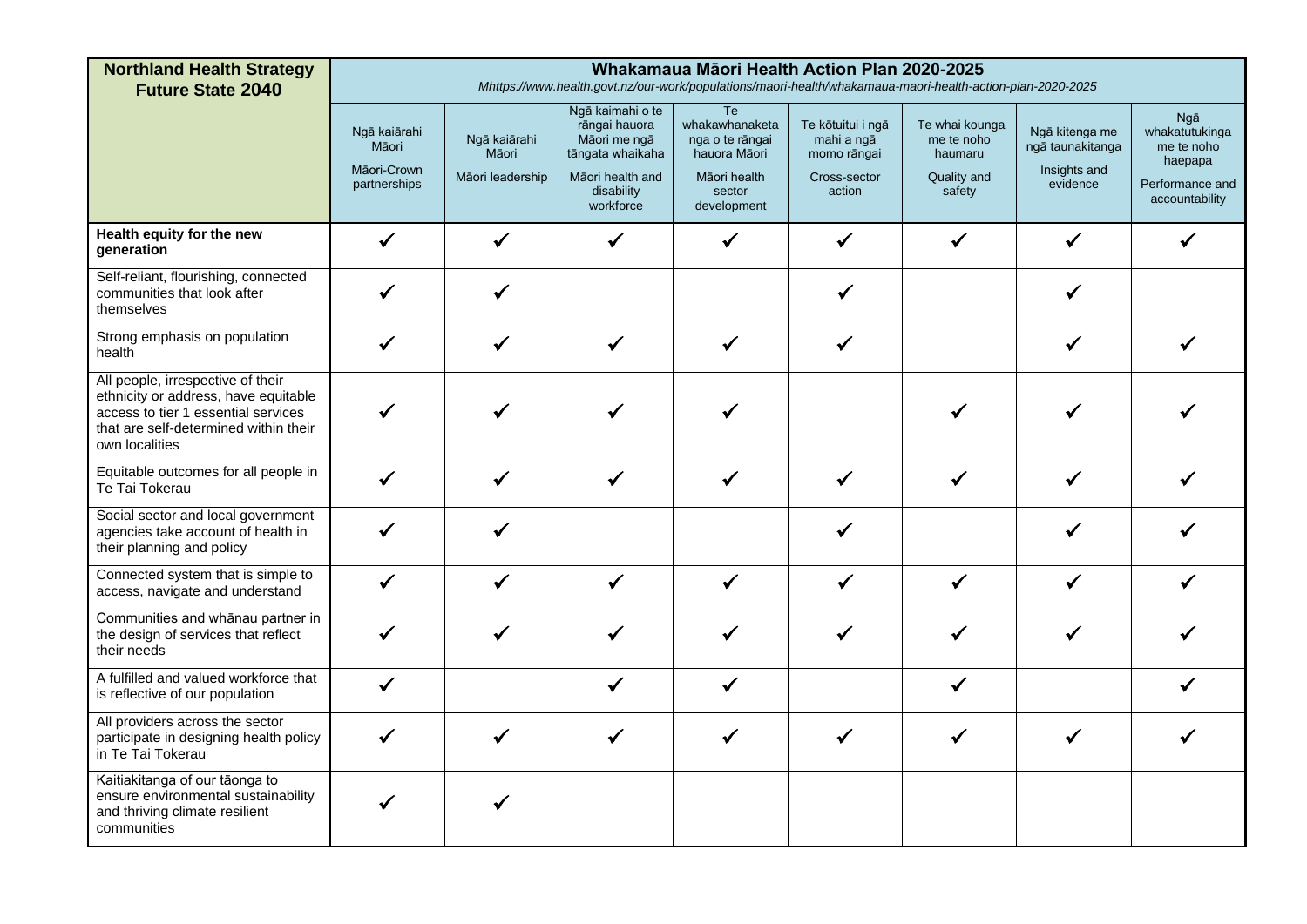| Ngā kaiārahi Māori<br>Māori-Crown<br>partnerships                                                                                                                                                                                                                                                                                    | Ngā kaiārahi Māori<br>Māori leadership                                                                                                                                                                                                                                                                                                                         | Ngā kaimahi o te<br>rāngai hauora Māori<br>me ngā tāngata<br>whaikaha<br>Māori health and<br>disability workforce                                                                                                                                                                                                                      | Te.<br>whakawhanaketanga o<br>te rāngai hauora Māori<br>Māori health sector<br>development                                                                                                                                                                                                                                                                        | Te kōtuitui i ngā mahi<br>a ngā momo rāngai<br>Cross-sector action                                                                                                                                                                                                                                             | Te whai kounga me te<br>noho haumaru<br>Quality and safety                                                                                                                                                                                        | Ngā kitenga me ngā<br>taunakitanga<br>Insights and evidence                                                                                                                                                                                                         | Ngā whakatutukinga<br>me te noho haepapa<br>Performance and<br>accountability                                                                                                                                                                                                                                                   |
|--------------------------------------------------------------------------------------------------------------------------------------------------------------------------------------------------------------------------------------------------------------------------------------------------------------------------------------|----------------------------------------------------------------------------------------------------------------------------------------------------------------------------------------------------------------------------------------------------------------------------------------------------------------------------------------------------------------|----------------------------------------------------------------------------------------------------------------------------------------------------------------------------------------------------------------------------------------------------------------------------------------------------------------------------------------|-------------------------------------------------------------------------------------------------------------------------------------------------------------------------------------------------------------------------------------------------------------------------------------------------------------------------------------------------------------------|----------------------------------------------------------------------------------------------------------------------------------------------------------------------------------------------------------------------------------------------------------------------------------------------------------------|---------------------------------------------------------------------------------------------------------------------------------------------------------------------------------------------------------------------------------------------------|---------------------------------------------------------------------------------------------------------------------------------------------------------------------------------------------------------------------------------------------------------------------|---------------------------------------------------------------------------------------------------------------------------------------------------------------------------------------------------------------------------------------------------------------------------------------------------------------------------------|
| Meaningful Māori-<br>Crown relationships<br>reflect true partnership<br>at all levels of the<br>health and disability<br>system.<br>Māori health<br>development is<br>increasingly led by iwi<br>and hapū.<br>Māori-Crown<br>relationships are built<br>on mutual trust and<br>confidence in the<br>health and disability<br>system. | Māori leadership is a<br>significant enabler for<br>achieving Māori health<br>equity and wellbeing.<br>There is greater<br>support and training for<br>current and aspiring<br>Māori health and<br>disability leaders.<br>Māori health and<br>disability leaders have<br>more opportunities to<br>guide decision-making,<br>network, share and<br>collaborate. | The capacity and<br>capability of the Māori<br>health and disability<br>workforce is increased.<br>Dual competence -<br>mana Māori and<br>mātauranga Māori is<br>acknowledged as a<br>professional skill set.<br>A Māori health and<br>disability workforce is<br>equitably matched to<br>the health needs of the<br>Māori population. | Accelerate and spread<br>the delivery of<br>kaupapa Māori and<br>whānau-centred<br>services.<br>Follow equitable and<br>sustainable<br>approaches to<br>commissioning<br>kaupapa Māori and<br>whānau-centred<br>services.<br>Support Māori health<br>sector capability and<br>capacity to innovate<br>and deliver effective<br>services for Māori<br>communities. | Addressing the<br>broader determinants<br>of health is key to<br>achieving pae ora.<br>Planning, investment<br>and accountability for<br>Māori wellbeing is<br>shared across sectors.<br>Cross-sector action is<br>locally driven to<br>support integrated,<br>timely, holistic<br>whānau-centred<br>services. | Better understand<br>differences in<br>outcomes and improve<br>system performance.<br>Form consistent quality<br>and safety standards<br>and frameworks.<br>Create culturally safe<br>and culturally<br>competent health<br>service environments. | Use kaupapa Māori<br>insights and evidence<br>to inform and influence<br>decision-making<br>processes.<br>Validate and affirm<br>Māori solutions and<br>mātauranga Māori.<br>Enable iwi and the<br>Māori health sector to<br>access insights,<br>evidence and data. | There are clear<br>performance and<br>accountability<br>expectations for<br>meeting Tiriti<br>obligations to Māori.<br>There is fair and<br>equitable investment in<br>Māori health<br>development and<br>monitoring of<br>outcomes.<br>Transparent reporting<br>of progress ensures<br>equitable health<br>outcomes for Māori. |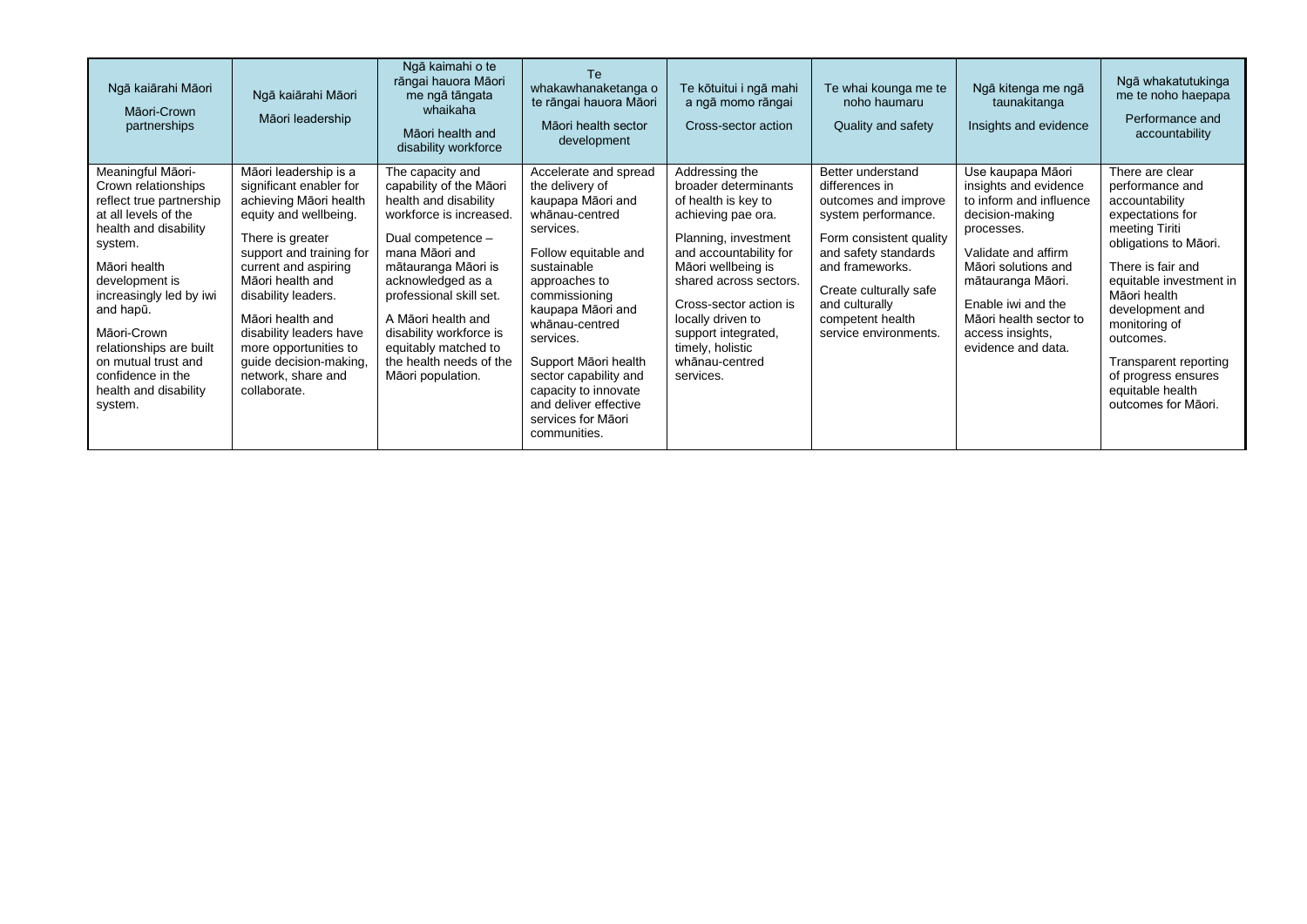| <b>Northland Health Strategy</b><br><b>Future State 2040</b>                                                                                                                | Te Taitokerau Māori Health Priorities<br>[from the May 2019 report by Te Poutokomanawa, NDHB's Māori Health Directorate, available under Supporting Documents] |                                                         |                                                      |                                        |                      |                         |                                      |                                      |                     |                    |                      |
|-----------------------------------------------------------------------------------------------------------------------------------------------------------------------------|----------------------------------------------------------------------------------------------------------------------------------------------------------------|---------------------------------------------------------|------------------------------------------------------|----------------------------------------|----------------------|-------------------------|--------------------------------------|--------------------------------------|---------------------|--------------------|----------------------|
|                                                                                                                                                                             | Redesign<br>the health<br>system                                                                                                                               | Increase<br>upstream<br>public<br>health<br>initiatives | Societal<br>$factors -$<br>determinants<br>of health | Provide<br>rongoā<br>Māori<br>services | Reduced<br>mortality | Reduced<br>inequalities | Culturally<br>competent<br>workforce | More<br>Māori in<br>the<br>workforce | Māori<br>leadership | Improved<br>access | Increased<br>funding |
| Health equity for the new<br>qeneration                                                                                                                                     | $\checkmark$                                                                                                                                                   | ✓                                                       |                                                      | ✔                                      | ✔                    | ✔                       | $\checkmark$                         | ✔                                    | ✔                   | √                  |                      |
| Self-reliant, flourishing, connected<br>communities that look after<br>themselves                                                                                           |                                                                                                                                                                | $\checkmark$                                            | $\checkmark$                                         | $\checkmark$                           | $\checkmark$         | $\checkmark$            |                                      |                                      | ✔                   |                    |                      |
| Strong emphasis on population health                                                                                                                                        | $\checkmark$                                                                                                                                                   | $\checkmark$                                            | $\checkmark$                                         | $\checkmark$                           | $\checkmark$         | $\checkmark$            | $\checkmark$                         | $\checkmark$                         | $\checkmark$        | $\checkmark$       |                      |
| All people, irrespective of their<br>ethnicity or address, have equitable<br>access to tier 1 essential services that<br>are self-determined within their own<br>localities |                                                                                                                                                                |                                                         |                                                      |                                        |                      |                         |                                      |                                      |                     |                    |                      |
| Equitable outcomes for all people in<br>Te Tai Tokerau                                                                                                                      | $\checkmark$                                                                                                                                                   | ✓                                                       | ✓                                                    | ✔                                      | ✓                    | ✔                       | $\checkmark$                         | ✓                                    | ✔                   | √                  |                      |
| Social sector and local government<br>agencies take account of health in<br>their planning and policy                                                                       | $\mathcal{A}$                                                                                                                                                  | $\checkmark$                                            | $\checkmark$                                         |                                        | $\checkmark$         | $\checkmark$            |                                      |                                      | ✔                   | ✔                  |                      |
| Connected system that is simple to<br>access, navigate and understand                                                                                                       | $\checkmark$                                                                                                                                                   |                                                         |                                                      |                                        | $\checkmark$         | ✓                       | $\checkmark$                         | ✔                                    | ✔                   | ✔                  |                      |
| Communities and whānau partner in<br>the design of services that reflect their<br>needs                                                                                     | $\checkmark$                                                                                                                                                   |                                                         |                                                      | $\checkmark$                           | $\checkmark$         | $\checkmark$            | $\checkmark$                         | $\checkmark$                         | $\checkmark$        | ✔                  |                      |
| A fulfilled and valued workforce that is<br>reflective of our population                                                                                                    | $\checkmark$                                                                                                                                                   |                                                         |                                                      | $\checkmark$                           |                      | ✔                       | $\checkmark$                         | $\checkmark$                         | ✔                   | ✔                  |                      |
| All providers across the sector<br>participate in designing health policy<br>in Te Tai Tokerau                                                                              |                                                                                                                                                                |                                                         |                                                      |                                        |                      |                         | ✔                                    |                                      |                     | ✔                  |                      |
| Kaitiakitanga of our tāonga to ensure<br>environmental sustainability and<br>thriving climate resilient communities                                                         | $\checkmark$                                                                                                                                                   |                                                         |                                                      |                                        |                      |                         | ✔                                    |                                      |                     |                    |                      |